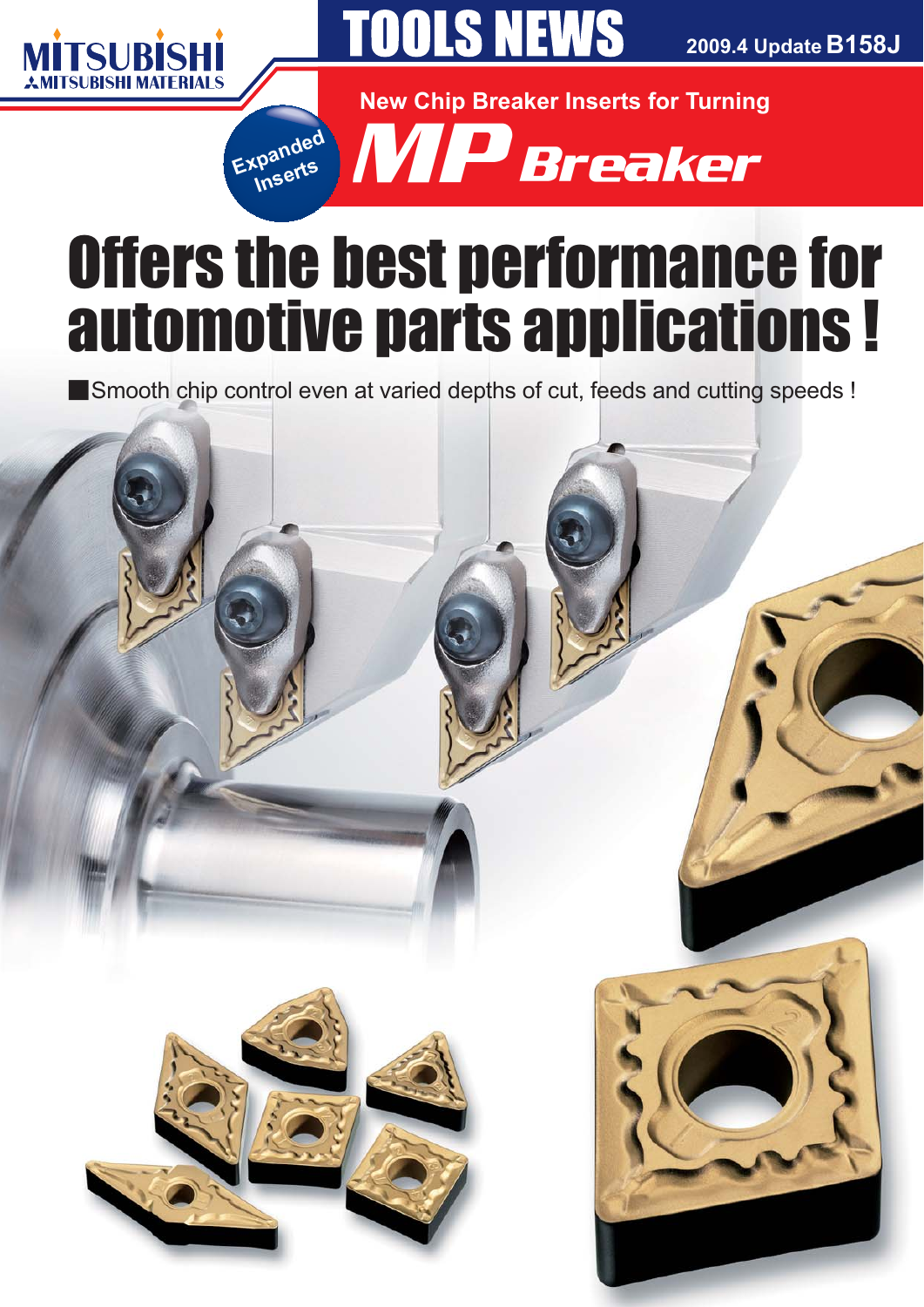## **New Chip Breaker Inserts for Turning**

# **N**Outline MP Breaker

### When copying, cutting conditions such as the depth of cut, feed rate and cutting speed can vary.

This can lead to a number of problems and reduce efficiency:

- $\bullet$  Ineffective chip control due to the use of one breaker style.
- $\bullet$  Machine down time due to chip jamming.
- **Poor tool management due to the use of numerous insert geometries.**

**MP** breaker uses a unique geometry that provides effective chip control over a wide application area. It also improves wear resistance because of lower heat generation during cutting, therefore contributing to a large increase in productivity.

## **Features**

y

The peninsula provides effective chip control if the wings become worn.

The wings are strategically located to delay wear propagation and give effective chip control even as the insert wears.

The steep slope on the inner side of the winged sections achieves improved chip control at small depths of cut.

Wide chip pocket to allow effective chip control and reduced cutting resistance.

The MP breaker is available in high performance grades UE6105, UE6110, UE6020 and UC5115!

# **Analysis: Chip geometry and cutting edge temperatures**

**Low cutting heat reduces crater wear! Lower workpiece temperatures lead to higher dimensional accuracy!**



<Cutting Conditions><br>Insert :: DNM Insert : DNMG150412-00<br>Workpiece : JIS S45C : JIS S45C Cutting speed : 200m/min



Feed : 0.4mm/rev Depth of cut: 2.0mm Dry cutting



**MP Breaker** Conventional breaker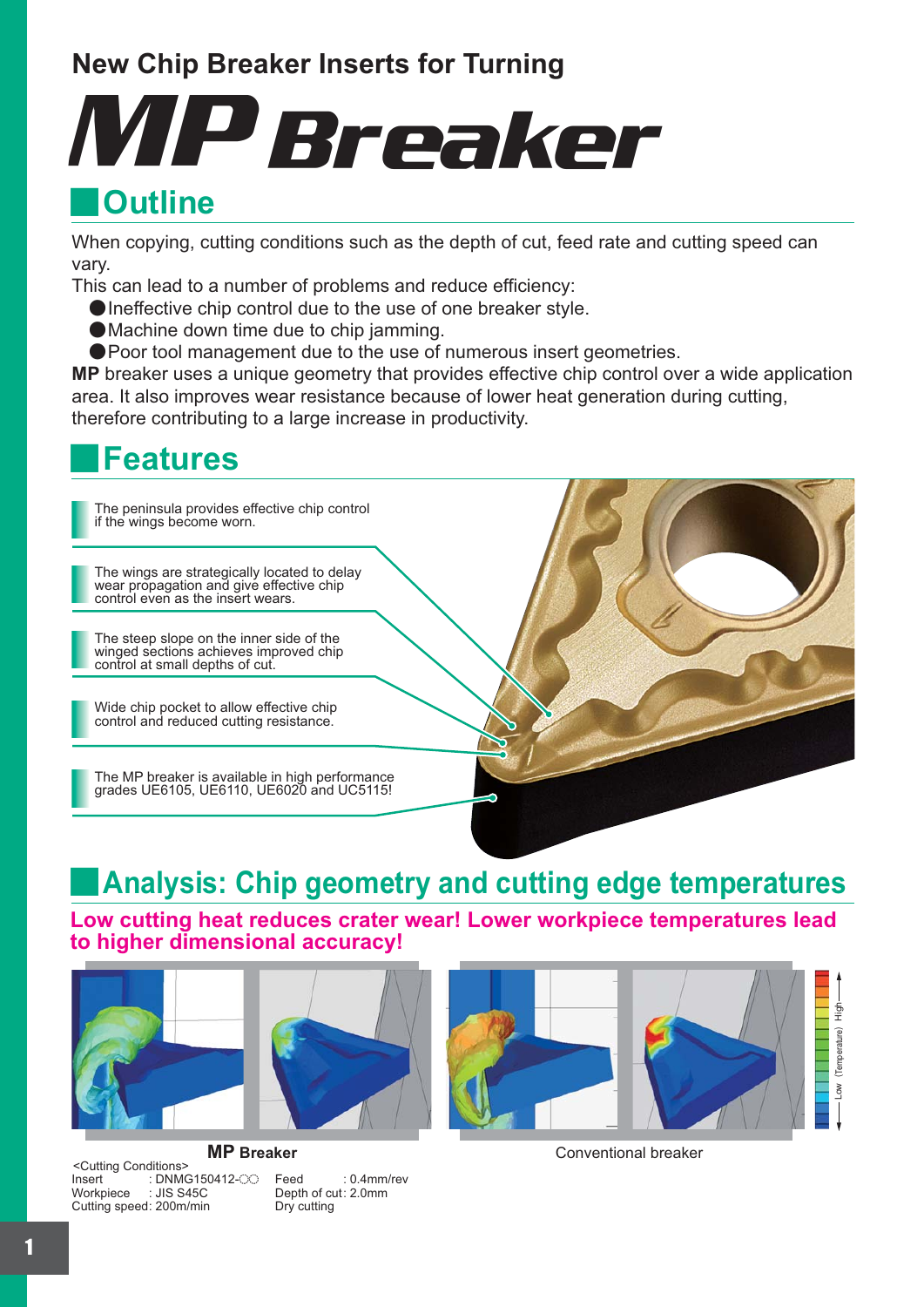# MP Breaker

### y **Cutting performance**





Carbon steel (JIS S45C)



<Cutting conditions> Insert : DNMG150412- $\circ$ <br>Feed : 0.45mm/rev  $: 0.45$ mm/rev Depth of cut : 1.0mm Wet cutting

### **Cutting edge comparison**

| <cutting conditions=""><br/>Workpiece : JIS S45C<br/>Cutting speed: 230m/min</cutting> | Feed<br>Wet cutting       | $: 0.2 - 0.5$ mm/rev<br>Depth of cut : 0.4–2.5mm |
|----------------------------------------------------------------------------------------|---------------------------|--------------------------------------------------|
| <b>MP</b> Breaker                                                                      |                           | Conventional breaker                             |
|                                                                                        | <b>Breaker</b><br>remains | <b>Breaker is</b><br>worn away                   |
|                                                                                        | Pieces: 100               | Pieces: 70                                       |

# **Recommended cutting conditions**

|              | <b>Work Material</b>               | <b>Hardness</b> | Grade         | Recommended<br><b>Cutting Speed</b><br>(m/min) |  | <b>Work Material</b> | <b>Hardness</b>                            | Grade         | Recommended<br><b>Cutting Speed</b><br>(m/min) |
|--------------|------------------------------------|-----------------|---------------|------------------------------------------------|--|----------------------|--------------------------------------------|---------------|------------------------------------------------|
| $\mathsf{P}$ |                                    |                 | <b>UE6105</b> | 400 $(270 - 500)$                              |  | Cast Iron            | <b>Tensile Strength</b><br>$\leq$ 300MPa   | <b>UC5115</b> | 230 (160-300)                                  |
|              | <b>Mild Steel</b>                  | ?180HB          | <b>UE6110</b> | $340(250 - 420)$                               |  |                      | <b>Tensile Strength</b><br>$\leq$ 450MPa   | <b>UC5115</b> | 230 (160-300)                                  |
|              |                                    |                 | <b>UE6020</b> | $310(240 - 380)$                               |  | Ductile Cast Iron    |                                            |               |                                                |
|              | Carbon Steel<br><b>Alloy Steel</b> |                 | <b>UE6105</b> | $300(200 - 380)$<br>$260(190 - 330)$           |  |                      | <b>Tensile Strength</b><br>$500 - 800$ MPa | <b>UC5115</b> | 200 (150-250)                                  |
|              |                                    | $180 - 280$ HB  | <b>UE6110</b> |                                                |  |                      |                                            |               |                                                |
|              |                                    |                 | <b>UE6020</b> | 240 (180 - 300)                                |  |                      |                                            |               |                                                |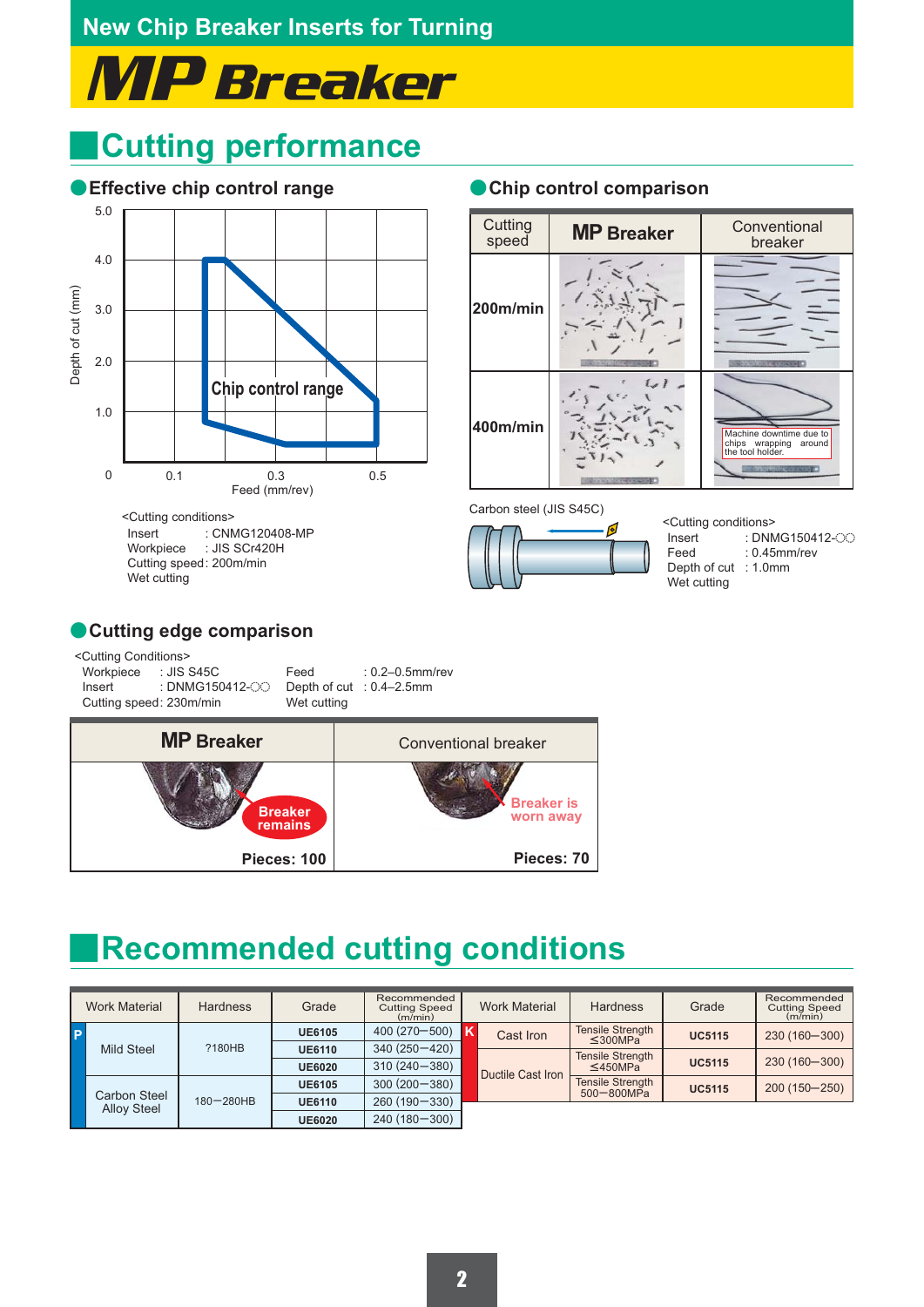| <b>Inserts</b>              |                     |                      |                           |           |               |               |                |                |           |                |                                                  |
|-----------------------------|---------------------|----------------------|---------------------------|-----------|---------------|---------------|----------------|----------------|-----------|----------------|--------------------------------------------------|
|                             |                     |                      | Coated<br>Dimensions (mm) |           |               |               |                |                |           |                |                                                  |
| Shape                       | <b>Order Number</b> |                      | <b>UE6105</b>             | UE6110    | <b>UE6020</b> | <b>UC5115</b> | D <sub>1</sub> | S <sub>1</sub> | <b>Re</b> | D <sub>2</sub> | Geometry                                         |
| <b>MP</b>                   | <b>NEW</b>          | <b>CNMG120404-MP</b> | $\bullet$                 |           |               |               | 12.7           | 4.76           | 0.4       | 5.16           |                                                  |
| <b>Breaker</b>              |                     | 120408-MP            | $\bullet$                 |           |               |               | 12.7           | 4.76           | 0.8       | 5.16           | Re                                               |
|                             |                     | 120412-MP            | $\bullet$                 | $\bullet$ |               |               | 12.7           | 4.76           | 1.2       | 5.16           | Re.                                              |
|                             | <b>NEW</b>          | 120416-MP            |                           | $\bullet$ |               |               | 12.7           | 4.76           | 1.6       | 5.16           | $\oplus$                                         |
|                             | <b>NEW</b>          | 160608-MP            |                           | $\bullet$ | $\bullet$     |               | 15.875         | 6.35           | 0.8       | 6.35           | $80^{\circ}$<br>D <sub>1</sub><br>S <sub>1</sub> |
|                             |                     | 160612-MP            |                           |           | $\bullet$     | $\bullet$     | 15.875         | 6.35           | 1.2       | 6.35           |                                                  |
| <b>Medium Cutting</b>       |                     | 160616-MP            | O                         | 0         | $\bullet$     |               | 15.875         | 6.35           | 1.6       | 6.35           |                                                  |
| <b>MP</b>                   | (NEW)               | <b>DNMG150404-MP</b> |                           |           |               |               | 12.7           | 4.76           | 0.4       | 5.16           |                                                  |
| <b>Breaker</b>              |                     | 150408-MP            |                           |           |               |               | 12.7           | 4.76           | 0.8       | 5.16           |                                                  |
|                             |                     | 150412-MP            | $\bullet$                 |           |               |               | 12.7           | 4.76           | 1.2       | 5.16           | Re<br>oD <sub>2</sub>                            |
|                             | NEW                 | 150416-MP            | e                         | $\bullet$ | 0             |               | 12.7           | 4.76           | 1.6       | 5.16           | $\bigoplus$                                      |
|                             | NEW                 | 150604-MP            |                           |           | $\bullet$     |               | 12.7           | 6.35           | 0.4       | 5.16           |                                                  |
|                             |                     | 150608-MP            |                           | 0         |               |               | 12.7           | 6.35           | 0.8       | 5.16           | D <sub>1</sub><br>$55^{\circ}$<br>S <sub>1</sub> |
|                             |                     | 150612-MP            |                           |           |               | O             | 12.7           | 6.35           | 1.2       | 5.16           |                                                  |
| Medium Cutting              | NEW                 | 150616-MP            |                           |           |               |               | 12.7           | 6.35           | 1.6       | 5.16           |                                                  |
| <b>MP</b>                   | (NEW)               | <b>SNMG120404-MP</b> |                           |           |               |               | 12.7           | 4.76           | 0.4       | 5.16           |                                                  |
| <b>Breaker</b>              |                     | 120408-MP            |                           |           |               |               | 12.7           | 4.76           | 0.8       | 5.16           | Re.<br>eD <sub>2</sub>                           |
|                             |                     | 120412-MP            | $\bullet$                 | $\bullet$ |               | $\bullet$     | 12.7           | 4.76           | 1.2       | 5.16           | $\bigodot$                                       |
| <b>Medium Cutting</b>       |                     |                      |                           |           |               |               |                |                |           |                | D <sub>1</sub><br>S1                             |
| <b>MP</b><br><b>Breaker</b> | <b>NEW</b>          | <b>TNMG160404-MP</b> |                           |           |               |               | 9.525          | 4.76           | 0.4       | 3.81           |                                                  |
|                             |                     | 160408-MP            |                           |           |               |               | 9.525          | 4.76           | 0.8       | 3.81           | Re<br>oD <sub>2</sub>                            |
|                             |                     | 160412-MP            |                           |           |               |               | 9.525          | 4.76           | 1.2       | 3.81           | 0                                                |
|                             | <b>NEW</b>          | 220408-MP            |                           | $\bullet$ |               |               | 12.7           | 4.76           | 0.8       | 5.16           |                                                  |
|                             | (NEW)               | 220412-MP            | $\bullet$                 | $\bullet$ | $\bullet$     | $\bullet$     | 12.7           | 4.76           | 1.2       | 5.16           | D <sub>1</sub><br>S <sub>1</sub>                 |
| Medium Cutting              |                     |                      |                           |           |               |               |                |                |           |                |                                                  |
| <b>MP</b><br><b>Breaker</b> | (NEW)               | <b>VNMG160404-MP</b> |                           |           |               |               | 9.525          | 4.76           | 0.4       | 3.81           |                                                  |
|                             |                     | 160408-MP            | $\bullet$                 | $\bullet$ | $\bullet$     | $\bullet$     | 9.525          | 4.76           | 0.8       | 3.81           | Re<br>$\frac{1}{2}$                              |
|                             |                     | 160412-MP            |                           |           |               |               | 9.525          | 4.76           | 1.2       | 3.81           | 0                                                |
|                             |                     |                      |                           |           |               |               |                |                |           |                | $35\sqrt{2}$<br>D <sub>1</sub><br>S <sub>1</sub> |
| Medium Cutting              |                     |                      |                           |           |               |               |                |                |           |                |                                                  |
| <b>MP</b>                   | <b>NEW</b>          | <b>WNMG06T304-MP</b> | $\bullet$                 | $\bullet$ |               | $\bullet$     | 9.525          | 3.97           | 0.4       | 3.81           |                                                  |
| <b>Breaker</b>              | NEW                 | 06T308-MP            | $\bullet$                 | 0         |               |               | 9.525          | 3.97           | 0.8       | 3.81           |                                                  |
|                             | <b>NEW</b>          | 06T312-MP            |                           |           |               |               | 9.525          | 3.97           | 1.2       | 3.81           |                                                  |
|                             | <b>NEW</b>          | 060404-MP            |                           |           |               |               | 9.525          | 4.76           | 0.4       | 3.81           | $80^\circ$                                       |
|                             | <b>NEW</b>          | 060408-MP            |                           |           |               |               | 9.525          | 4.76           | 0.8       | 3.81           |                                                  |
|                             | NEW                 | 060412-MP            |                           |           |               |               | 9.525          | 4.76           | 1.2       | 3.81           | $\bigcirc$<br>$Re-$                              |
|                             | <b>NEW</b>          | 080404-MP            |                           |           |               |               | 12.7           | 4.76           | 0.4       | 5.16           | D <sub>1</sub><br>S <sub>1</sub>                 |
|                             |                     | 080408-MP            |                           |           |               |               | 12.7           | 4.76           | 0.8       | 5.16           |                                                  |
|                             |                     | 080412-MP            | $\bullet$                 |           |               |               | 12.7           | 4.76           | 1.2       | 5.16           |                                                  |
| Medium Cutting              | NEW                 | 080416-MP            |                           | $\bullet$ |               |               | 12.7           | 4.76           | 1.6       | 5.16           |                                                  |

٦

 $\overline{1}$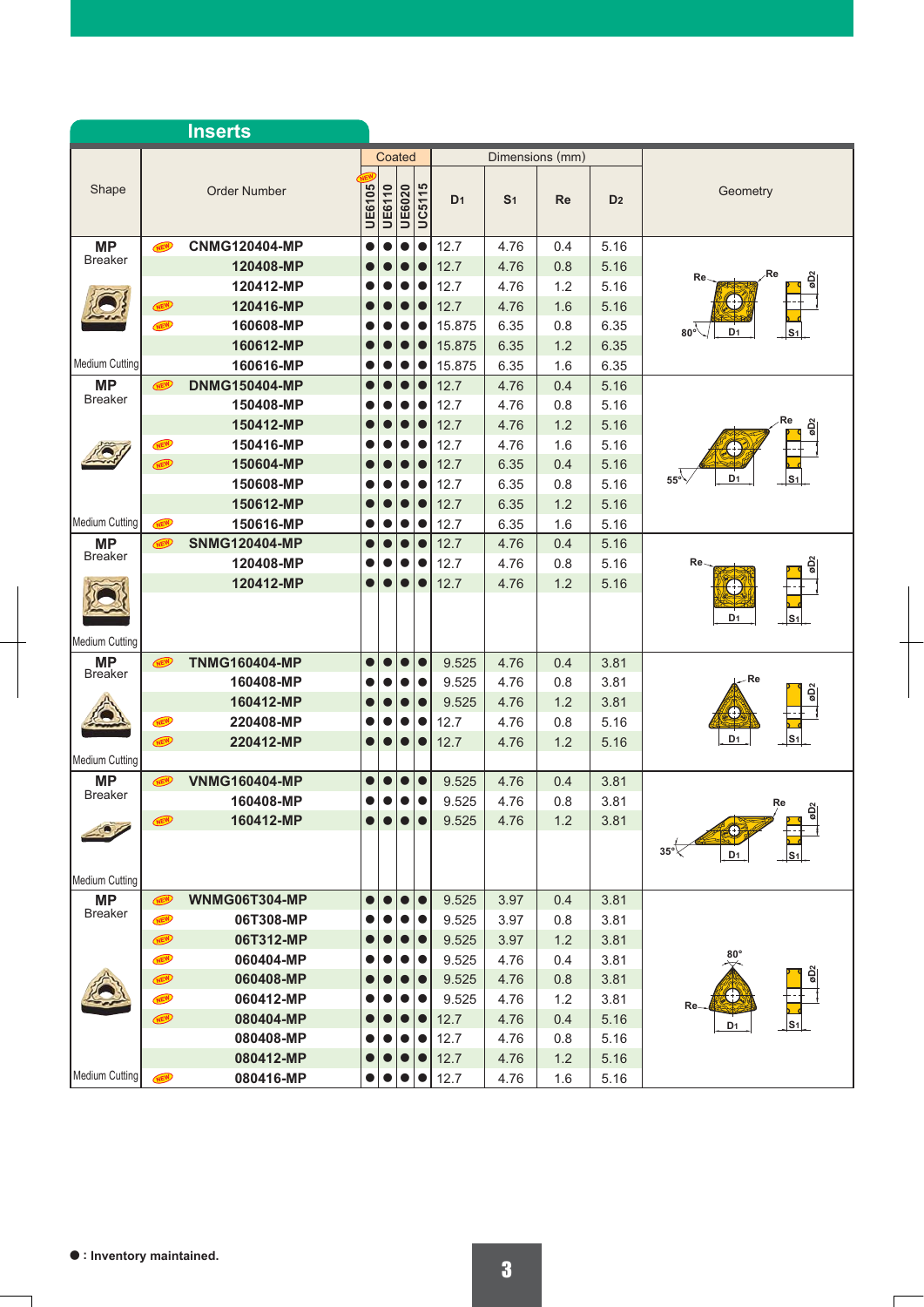| <b>Application Examples</b>                                                                                                                  |                                                                                                  |                                                                                                                                                                                                                                                                         |  |  |  |  |  |  |  |  |
|----------------------------------------------------------------------------------------------------------------------------------------------|--------------------------------------------------------------------------------------------------|-------------------------------------------------------------------------------------------------------------------------------------------------------------------------------------------------------------------------------------------------------------------------|--|--|--|--|--|--|--|--|
| Insert                                                                                                                                       |                                                                                                  | DNMG150612-00                                                                                                                                                                                                                                                           |  |  |  |  |  |  |  |  |
| Workpiece<br>Component                                                                                                                       | Carbon steel (JIS S45C)                                                                          | Automotive part                                                                                                                                                                                                                                                         |  |  |  |  |  |  |  |  |
| per Cutting speed (m/min<br>The Feed (mm/r<br>Conservation (mm/r<br>Conservation (mm)<br>Conservation (mm)<br>Cutting speed (m/min)          |                                                                                                  | 280                                                                                                                                                                                                                                                                     |  |  |  |  |  |  |  |  |
| (mm/rev)                                                                                                                                     |                                                                                                  | $0.2 - 0.4$                                                                                                                                                                                                                                                             |  |  |  |  |  |  |  |  |
|                                                                                                                                              | $0.4 - 1.0$                                                                                      |                                                                                                                                                                                                                                                                         |  |  |  |  |  |  |  |  |
| Coolant                                                                                                                                      | Wet cutting                                                                                      |                                                                                                                                                                                                                                                                         |  |  |  |  |  |  |  |  |
| <b>Results</b>                                                                                                                               | <b>MP Breaker (UE6110)</b><br>Conventional breaker<br><b>Breaker remains</b>                     | With conventional inserts, tool life was<br>limited by rapidly deteriorating chip<br>disposal conditions as the chip breaker<br>eroded. The MP breaker precluded chip<br>disposal problems extending tool life from<br>300 to 400 parts.<br><b>Breaker is worn away</b> |  |  |  |  |  |  |  |  |
| Insert                                                                                                                                       |                                                                                                  | <b>CNMG120412-00</b>                                                                                                                                                                                                                                                    |  |  |  |  |  |  |  |  |
| Workpiece                                                                                                                                    | Carbon steel (JIS S45C)                                                                          | $\bullet$                                                                                                                                                                                                                                                               |  |  |  |  |  |  |  |  |
| Component                                                                                                                                    |                                                                                                  | Automotive part                                                                                                                                                                                                                                                         |  |  |  |  |  |  |  |  |
| per Cutting speed (m/mi)<br>The Feed (mm/r<br>Consider Feed (mm/r<br>Consider Speed (mm)<br>Consider the Speed (mm)<br>Cutting speed (m/min) |                                                                                                  | 240                                                                                                                                                                                                                                                                     |  |  |  |  |  |  |  |  |
| (mm/rev)                                                                                                                                     | $0.25 - 0.35$                                                                                    |                                                                                                                                                                                                                                                                         |  |  |  |  |  |  |  |  |
|                                                                                                                                              |                                                                                                  | $1.0 - 1.5$                                                                                                                                                                                                                                                             |  |  |  |  |  |  |  |  |
| Coolant<br>Results                                                                                                                           | <b>MP Breaker (UC5115)</b><br>Conventional breaker<br><b>Chipping</b><br><b>Normal</b> wear      | Wet cutting<br>Edge chipping limited tool life with a conventional<br>insert. The MP breaker delivered stable performance.<br>Smooth edge wear without chipping reduces the risk<br>of sudden fracturing.                                                               |  |  |  |  |  |  |  |  |
| Insert                                                                                                                                       |                                                                                                  | DNMG150412-00                                                                                                                                                                                                                                                           |  |  |  |  |  |  |  |  |
| Workpiece                                                                                                                                    | Carbon steel (JIS S55C)                                                                          |                                                                                                                                                                                                                                                                         |  |  |  |  |  |  |  |  |
| Component                                                                                                                                    | Automotive part                                                                                  |                                                                                                                                                                                                                                                                         |  |  |  |  |  |  |  |  |
| per Cutting speed (m/min<br>The Feed (mm/r<br>Constrained (mm/r<br>Constrained (mm)<br>Constrained (mm)<br>Cutting speed (m/min)             |                                                                                                  | 230                                                                                                                                                                                                                                                                     |  |  |  |  |  |  |  |  |
| $(mm$ /rev $)$                                                                                                                               | $0.2 - 0.5$                                                                                      |                                                                                                                                                                                                                                                                         |  |  |  |  |  |  |  |  |
| Coolant                                                                                                                                      |                                                                                                  | $0.4 - 2.5$<br>Wet cutting                                                                                                                                                                                                                                              |  |  |  |  |  |  |  |  |
| <b>Results</b>                                                                                                                               | MP Breaker (UC5115)<br>æ<br>After machining 100 parts<br>Initial stage of machining<br>No damage | Conventional breaker<br>monuscus<br>Es Mus<br>Initial stage of machining<br>After machining 70 parts<br><b>Chips are tangled</b>                                                                                                                                        |  |  |  |  |  |  |  |  |